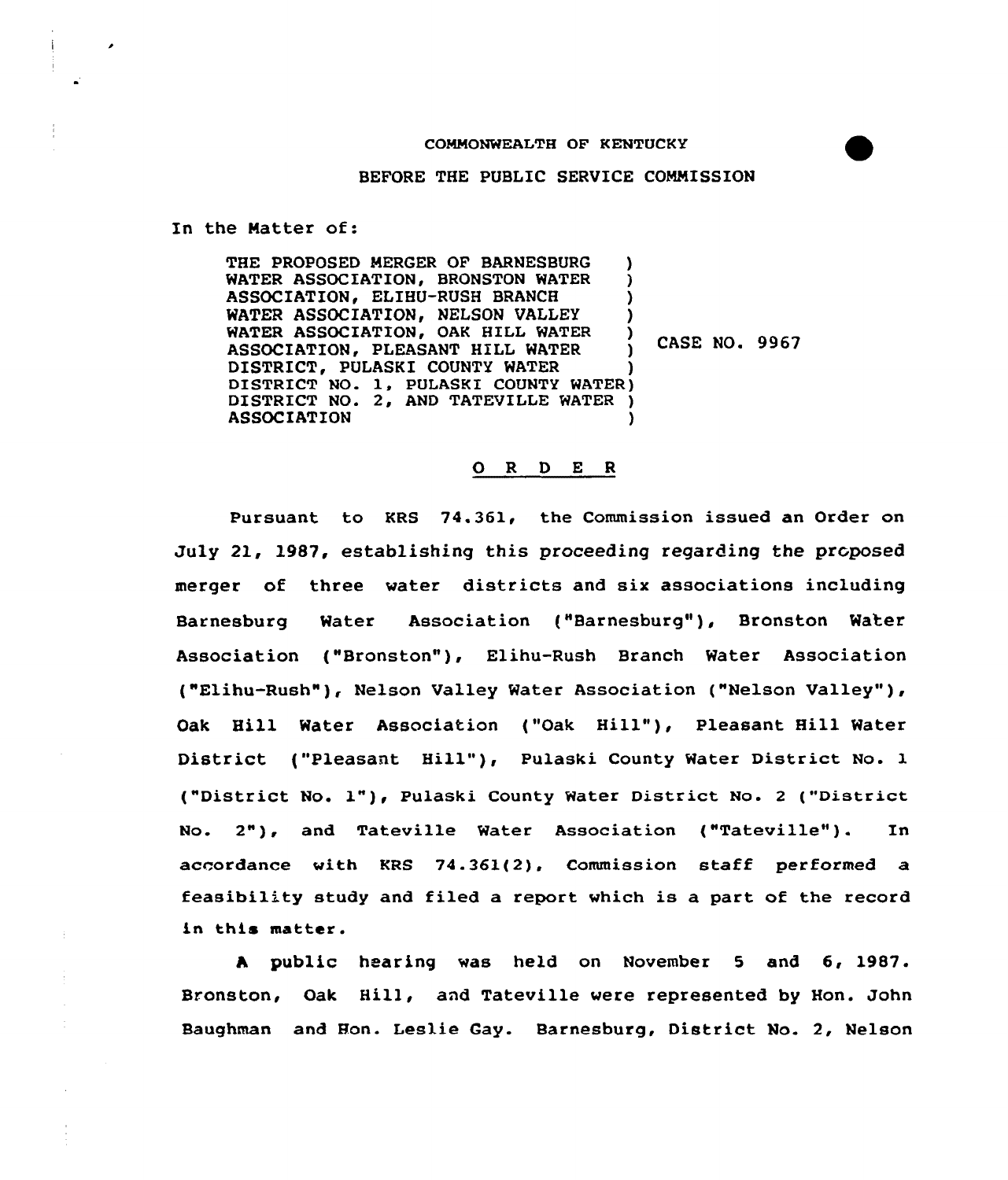Valley, and Pleasant Hill were represented before the Commission by Hon. Bruce Clark. District No. l was not represented and did not appear.

On November 16, 1987, Barnesburg, Nelson Valley, Bronston, Oak Hill, and Tateville filed written motions to dismiss this proceeding on the ground that any merger of water associations and water districts undertaken pursuant to KRS 74.361 would be unconstitutional under both the Constitution of the United States and the Constitution of the Commonwealth of Kentucky. The Commission hereby overrules said motions to dismiss and states that it is inappropriate for the Commission to rule on the constitutionality of state statutes.

The Commission has carefully reviewed the record and has decided not to adopt the Staff Report's recommendation to merge the districts and associations into a single district. However, the Commission is of the opinion that the evidence presented is insufficient to negate the legislative finding of fact of KRS 74.361(l) which provides that:

(1) The general assembly of the Commonwealth of Kentucky determines as a legislative finding of fact that reduction of the number of operating water<br>districts in the Commonwealth will be in the public<br>interest, in that mergers of such districts will tend to<br>eliminate wasteful duplication of costs and efforts,<br>result in a management, and ultimately result in greater economies, less cost, and a higher degree of service to the general public; and that the public policy favors the merger of public; and that the public poil

 $1$  See KRS 74.361(9) regarding inclusion of water associations.

 $-2-$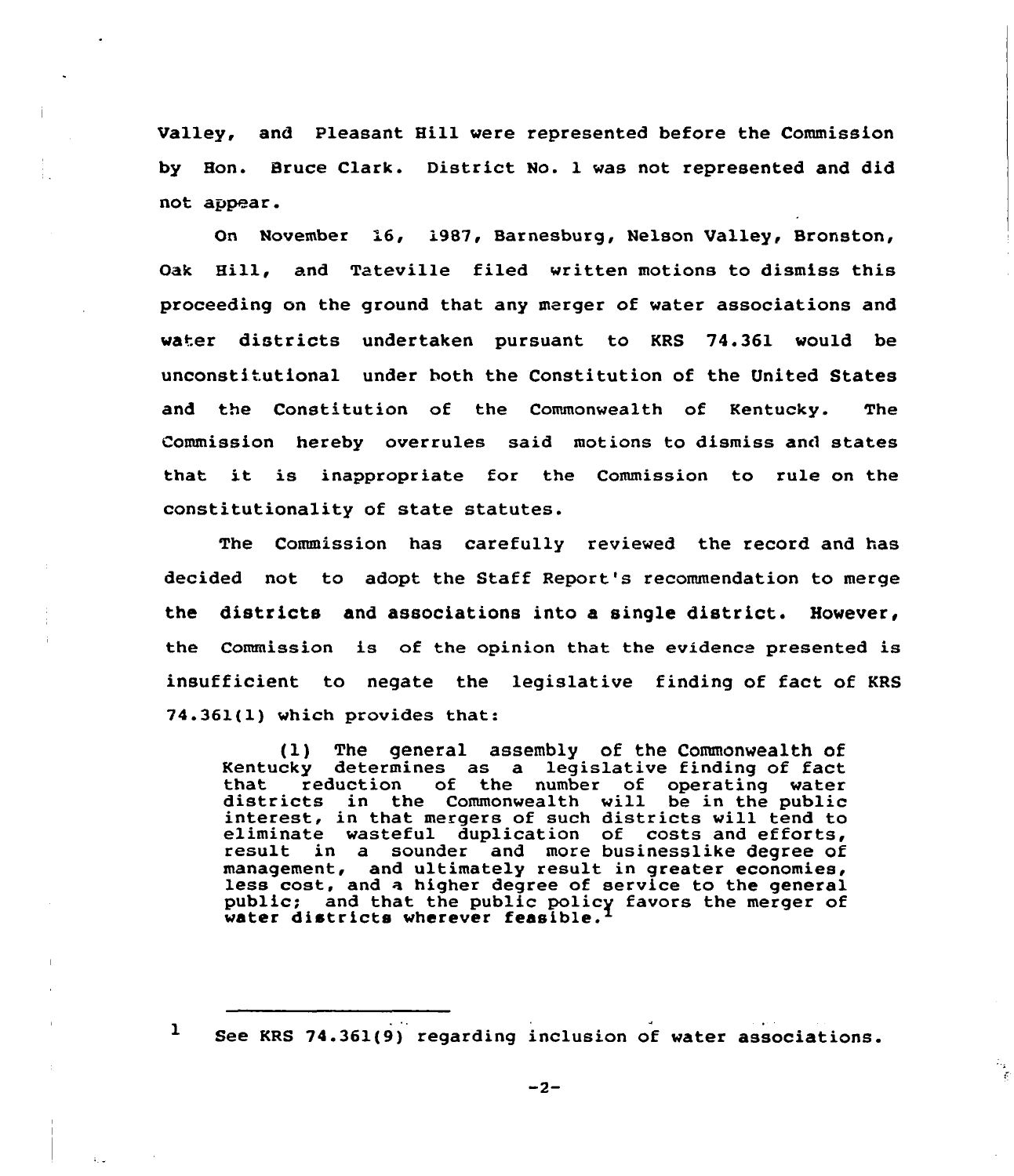The hearing provided a thorough discussion of the report and of the concerns of those affected, especially by representatives of the present governing boards. The Commission is of the opinion that while some evidence presented at the hearing contradicts certain information contained in the Staff Report, it does contain important findings which have not been substantially challenged. Those findings include, but are not limited to, the numerous failures to comply with Commission regulations, and the need for increased rates for the majority of the utilities in order to provide for adequate equity growth. The Commission further notes that this is consistent with its general experience regarding the operation of small water utilities. Such utilities generally have a limited economic base from which to generate funds so as to deal effectively with system inadequacies. Additionally, the record does not show any substantial response to Staff's argument that merger of the individual utilities would promote long range planning for future needs of the area.

The Commission, having considered the Staff Report and the evidence of record, believes that the best approach at this time is to merge District No. 2, Pleasant Hill, and Oak Hill into a single district, and Barnesburg, Elihu-Rush, Nelson Valley, and Tateville into a single association. Due to factors such as geographical separation of Bronston from the other utilities and distinct water supply, the Commission is of the opinion that Bronston should not be merged into either of the above entities at this time. The mergers ordered herein will reduce the number of water districts and associations in Pulaski County from nine to

 $-3-$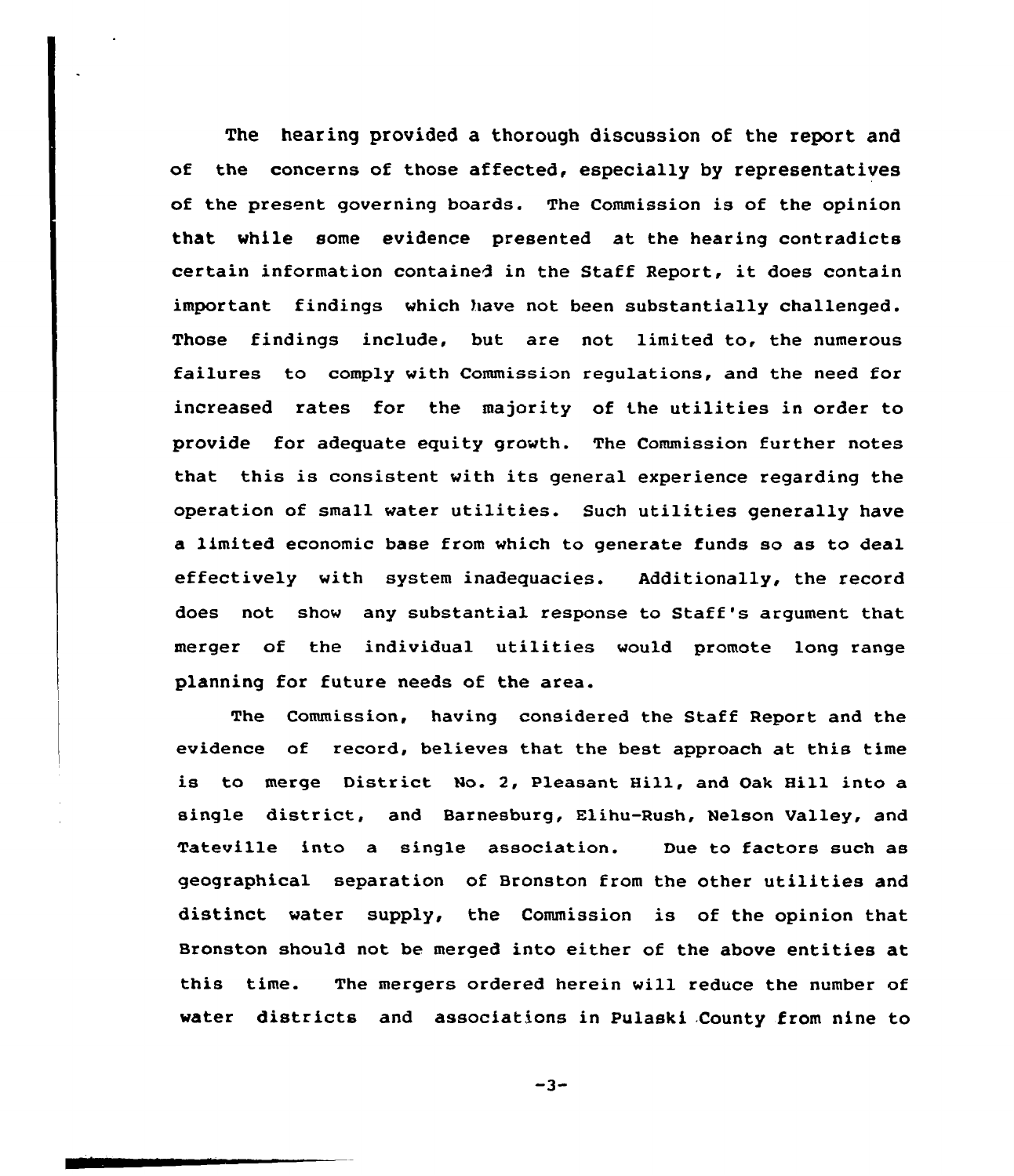four, and allows the utilities, with the exception of Oak Hill, to retain their identity as either a district or an association.

On November 13, 1987, in Case No. 9894,<sup>2</sup> the Commission granted the joint application of the City of Science Hill ("Science Hill") and District No. 1 requesting approval of the transfer of the waterworks system of District No. 1 to Science Hill. In the event that District No. 1 is not transferred to Science Hill, the Commission finds that it should be merged with the remaining district.

The Commission firmly believes that as these consolidations are implemented and as experience is gained in operating larger water systems, the decisions herein will be a positive step toward a county-vide merger as recommended in the Staff Report.

The Commission recognizes the efforts of the officials and employees who have contributed to the development of the rural water systems in Pulaski County. However, the Commission, in meeting its responsibilities, must look ahead. We are convinced that consolidation offers the best means by which to provide for customer growth, to enhance economic development, and to provide safe and dependable vater for the citizens of the region. Mergers should ensure and simplify long range planning for future needs

 $\overline{2}$ Case No. 9894 — In the Matter of the Joint Application of the City of Science Hill, a Sixth Class City of Pulaski County, Kentucky, and Pulaski County Water District No. 1 of Pulaski and Pulaski County Water District No. 1 of Pulaski County, Kentucky, Created and Existing Under and by Virtue of Chapter 74 of the Kentucky Revised Statutes, for Approval of a "Contract of Sa1e and Purchase" Providing for the Purchase by City from said Water District of the Existing Watervorks Distribution System of the District, Subject to the Existing Bonds and Other Encumbrances Against said System.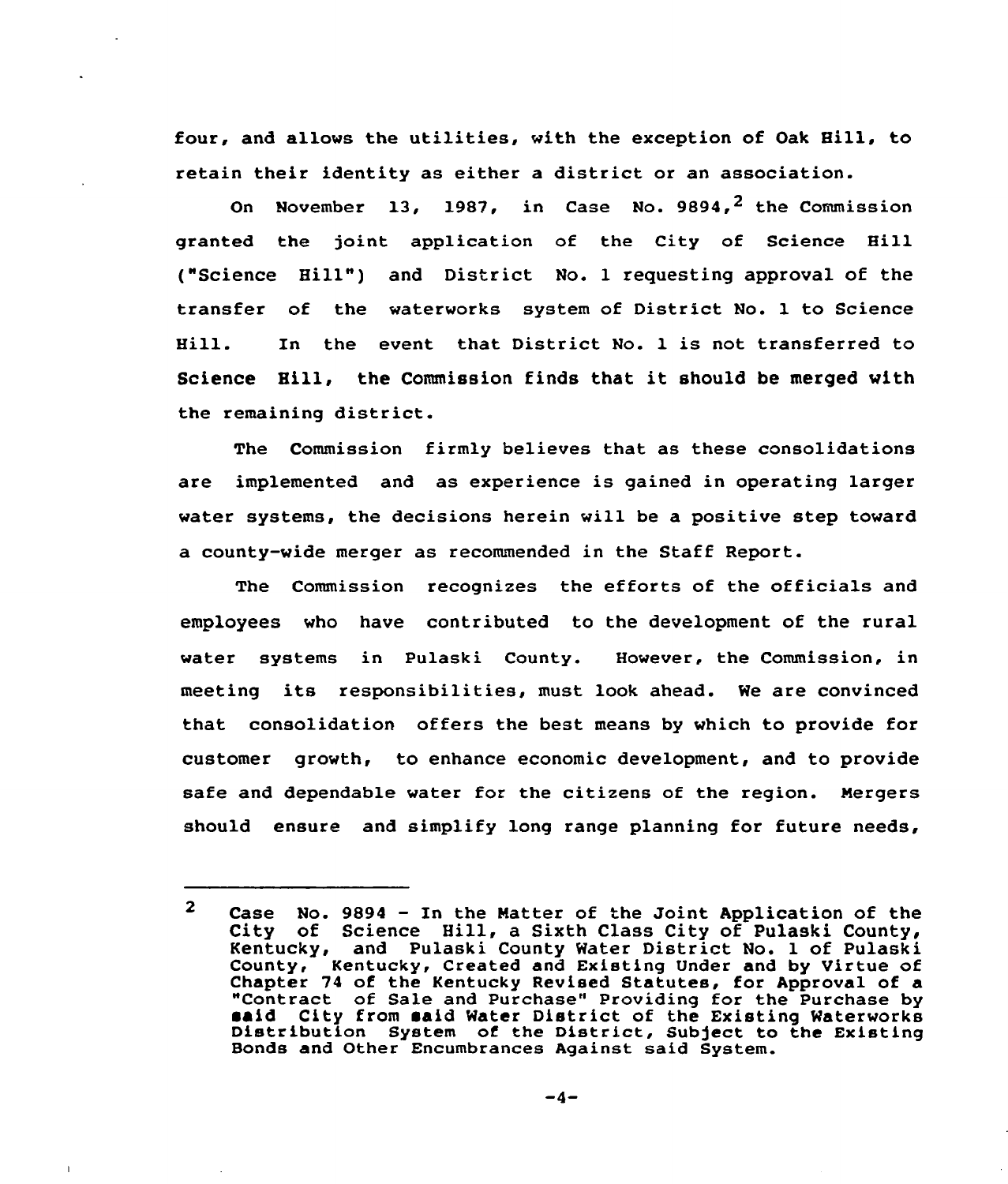and ultimately result in more efficient management and operations benefiting area residents. The Commission and its staff stand ready to work with utility personnel and other officials to accomplish these objectives.

The Commission, consistent with the express public policy of KRS 74.361, and after careful consideration of the record in this matter, is of the opinion and finds that:

1. KRS 74.361{1) establishes <sup>a</sup> statutory basis for merger and sets forth the purposes of merger.

2. The record in this matter shows that the merger of District No. 2, Pleasant Hill, and Oak Hill, and the merger of Barnesburg, Elihu-Rush, Nelson Valley, and Tateville are feasible, are in accordance with the purposes of KRS 74.361, and will result in a higher degree of compliance with Commission regulations.

3. It is in the public interest for District No. 2, Pleasant Hill, and Oak Hill to merge into a single district, and Barnesburg, Elihu-Rush, Nelson Valley, and Tateville to merge into a single association.

4. The merged district in accordance with KRS 74.110, should petition the County Judge/Executives of Pulaski, Wayne and Russell Counties for definition of the territorial limits of the merged district to include the service area of District No. 2, Pleasant Hill, and Oak Hill.

5. All parties of interest be advised that the Commission may find it necessary to reopen this matter for the purpose of addressing outstanding obligations, charges for services, and the

 $-5-$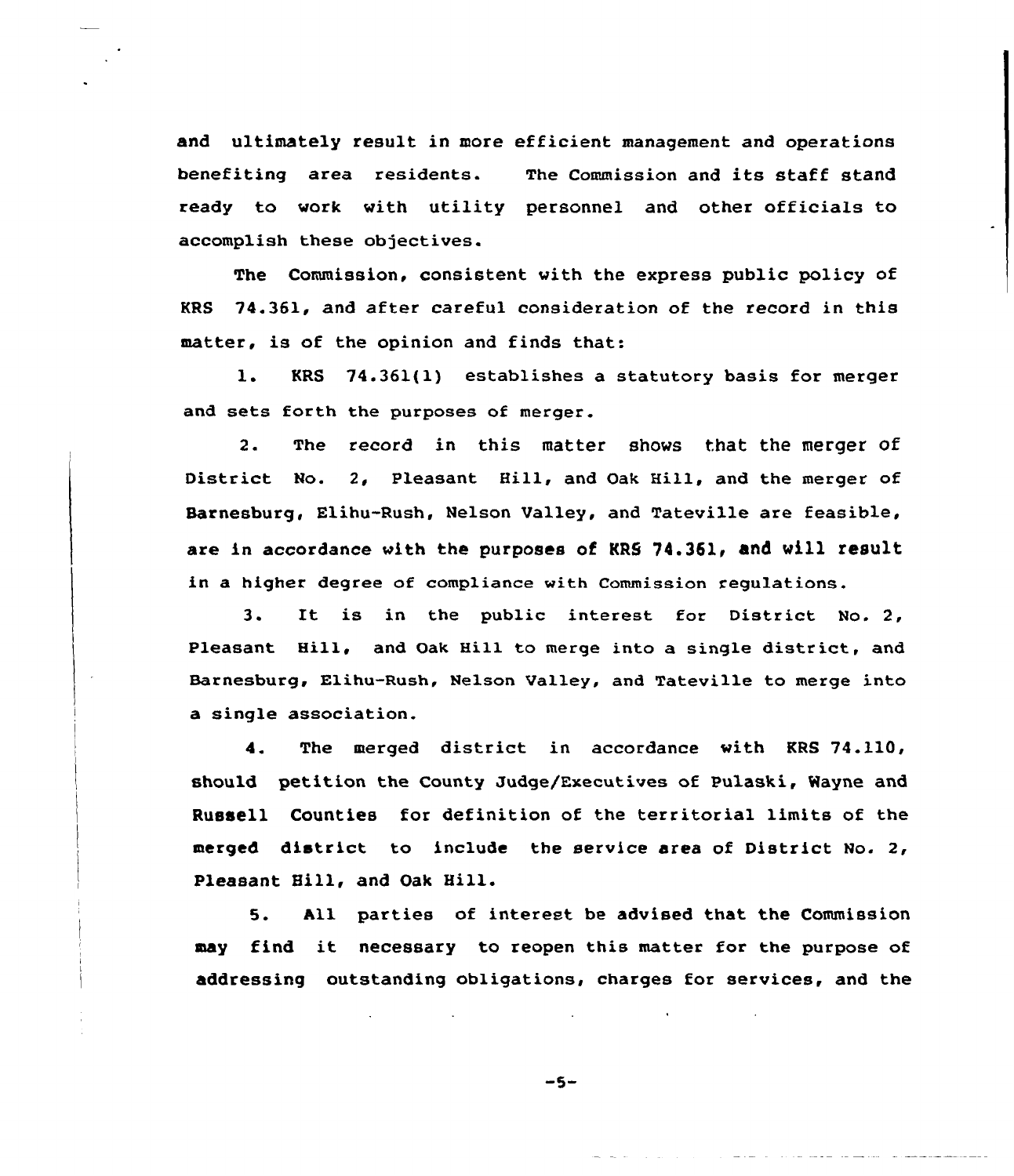rates of the merged water district and the merged water association.

IT IS THEREFORE ORDERED that:

1. District No. 2, Pleasant Hill and Oak Hill be merged into a single district.

2. Barnesburg, Elihu-Rush, Nelson Valley, and Tateville be merged into a single association.

3. All affected utilities shall immediately begin the work essential to accomplishment of the merger. The merged district and the merged association shall each file with this Commission quarterly reports on the progress of the merged vater district and the merged water association. The first reports shall be due by March 15, 1988, and the subsequent reports will be required quarterly until the Commission directs otherwise.

4. Pursuant to KRS 74.361(7), the commissioners of the merged water districts and the officers of the merged water associations shall continue to serve for the remainder of the terms for vhich they were appointed. The determination of the names for the merged water district and the merged water association shall rest vith the affected utilities.

5. Retirement of the outstanding obligations of the affected utilities shall be continued in accordance with KRS 74.361(5).

6. The Commission hereby denies the Notions to dismiss filed by Barnesburg, Nelson Valley, Bronston, Oak Hill, and Tateville.

 $-6-$